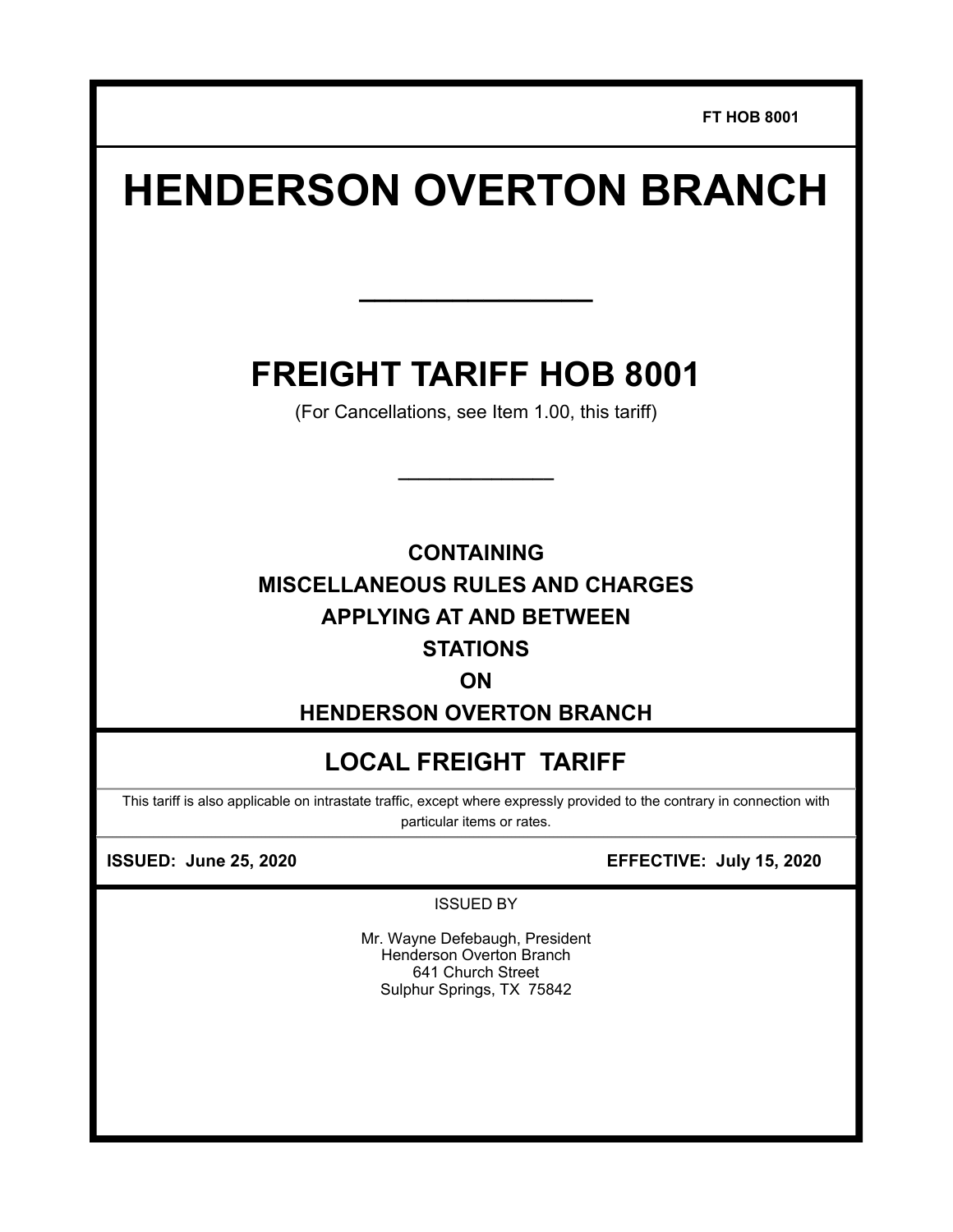| <b>ITEM 1.00</b>                                                                                                                                  |             | <b>TABLE OF CONTENTS (Cont'd)</b>                                                                          |            |
|---------------------------------------------------------------------------------------------------------------------------------------------------|-------------|------------------------------------------------------------------------------------------------------------|------------|
| <b>CANCELLATION NOTICE</b>                                                                                                                        |             |                                                                                                            |            |
| The Henderson Overton Branch hereby cancels it's<br>participation in Item 2.10 of FT BLR 8001-D effective with<br>the publication of FT HOB 8001. |             | <b>ITEM</b><br><b>DESCRIPTION</b><br><b>SECTION 1 - MISCELLANEOUS RULES AND</b><br><b>CHARGES (Cont'd)</b> |            |
| Provisions formerly shown in FT BLR 8001-D for<br>account of the HOB and not brought forward herein are<br>hereby canceled.                       |             | Heavy Duty Flat Cars, Charges for                                                                          | 110<br>192 |
| <b>TABLE OF CONTENTS</b>                                                                                                                          |             |                                                                                                            | 182        |
| <b>DESCRIPTION</b>                                                                                                                                | <b>ITEM</b> | Improper Cars Furnished for Loading by                                                                     |            |
| <b>RULES AND REGULATIONS - GENERAL</b>                                                                                                            |             |                                                                                                            | 160        |
|                                                                                                                                                   | 1.00        | Liability and Indemnification                                                                              | 100        |
|                                                                                                                                                   | 20          | Loaded Cars Released by Customer Without                                                                   |            |
| Reference to Tariffs, Items, Notes, etc                                                                                                           | 10          | Proper Billing or Disposition Instructions                                                                 | 150        |
| <b>RULES AND REGULATIONS - UNLIMITED</b>                                                                                                          |             | Opening and Closing Doors                                                                                  | 184        |
| Capacity and Dimensions of Cars                                                                                                                   | 50          |                                                                                                            | 190        |
| Demurrage Rules and Charges                                                                                                                       | 67          |                                                                                                            | 105        |
| Explosives and Dangerous Articles                                                                                                                 | 40          | Repositioning Cars of One Customer in Order to                                                             |            |
| Normal Hours of Operations                                                                                                                        | 65          | Serve Another Customer                                                                                     | 178        |
|                                                                                                                                                   | 70          | Repositioning Cars to Effect Customer Request                                                              | 175        |
|                                                                                                                                                   | 75          | Re-Spotting (Set-Back) Charge                                                                              | 172        |
| Station List and Conditions                                                                                                                       | 60          | Special Freight Train and Switching Service                                                                | 195        |
|                                                                                                                                                   |             |                                                                                                            | 165        |
| <b>SECTION 1 - MISCELLANEOUS RULES AND CHARGES</b>                                                                                                |             | <b>SECTION 2 - LOCAL RATES</b>                                                                             |            |
|                                                                                                                                                   | 186         |                                                                                                            | 200        |
|                                                                                                                                                   | 100         | <b>SECTION 3 - SWITCHING RULES AND CHARGES</b>                                                             |            |
| Cars Interchanged in Error                                                                                                                        | 130         | Definition of Intra-Plant Switching                                                                        | 300        |
| Cars Received in Interchange without<br>Proper Forwarding or Billing Instructions                                                                 | 140         | Definition of Intra-Terminal Switching                                                                     | 305        |
| Cars Released and Subsequently Returned                                                                                                           |             | Intra-Plant Switching Charge                                                                               | 310        |
|                                                                                                                                                   | 170         | Intra-Terminal Switching Charge                                                                            | 315        |
| Cars Released, Not Ready to Pull                                                                                                                  | 162         | <b>SECTION 4 - STORAGE/HOLD RULES AND CHARGES</b>                                                          |            |
| Cars Returned to this Railroad by<br>Connecting Carrier Due to Customer Error                                                                     | 145         |                                                                                                            | 400        |
|                                                                                                                                                   |             | Switching To and From Storage/Hold Tracks                                                                  | 410        |
| <b>Congestion Resulting from Rail Customer</b><br>May Result in an Embargo                                                                        | 188         |                                                                                                            |            |
| <b>Dimensional Shipments and Shipments</b><br>Exceeding Maximum Gross Wt on Rail                                                                  | 120         |                                                                                                            |            |
| Empty Cars Ordered But Not Loaded                                                                                                                 | 155         |                                                                                                            |            |
| Failure to Pull Interchange                                                                                                                       | 135         |                                                                                                            |            |
| (Continued in next column)                                                                                                                        |             |                                                                                                            |            |
| For explanation of terms, abbreviations and reference marks, see last page of tariff.                                                             |             |                                                                                                            |            |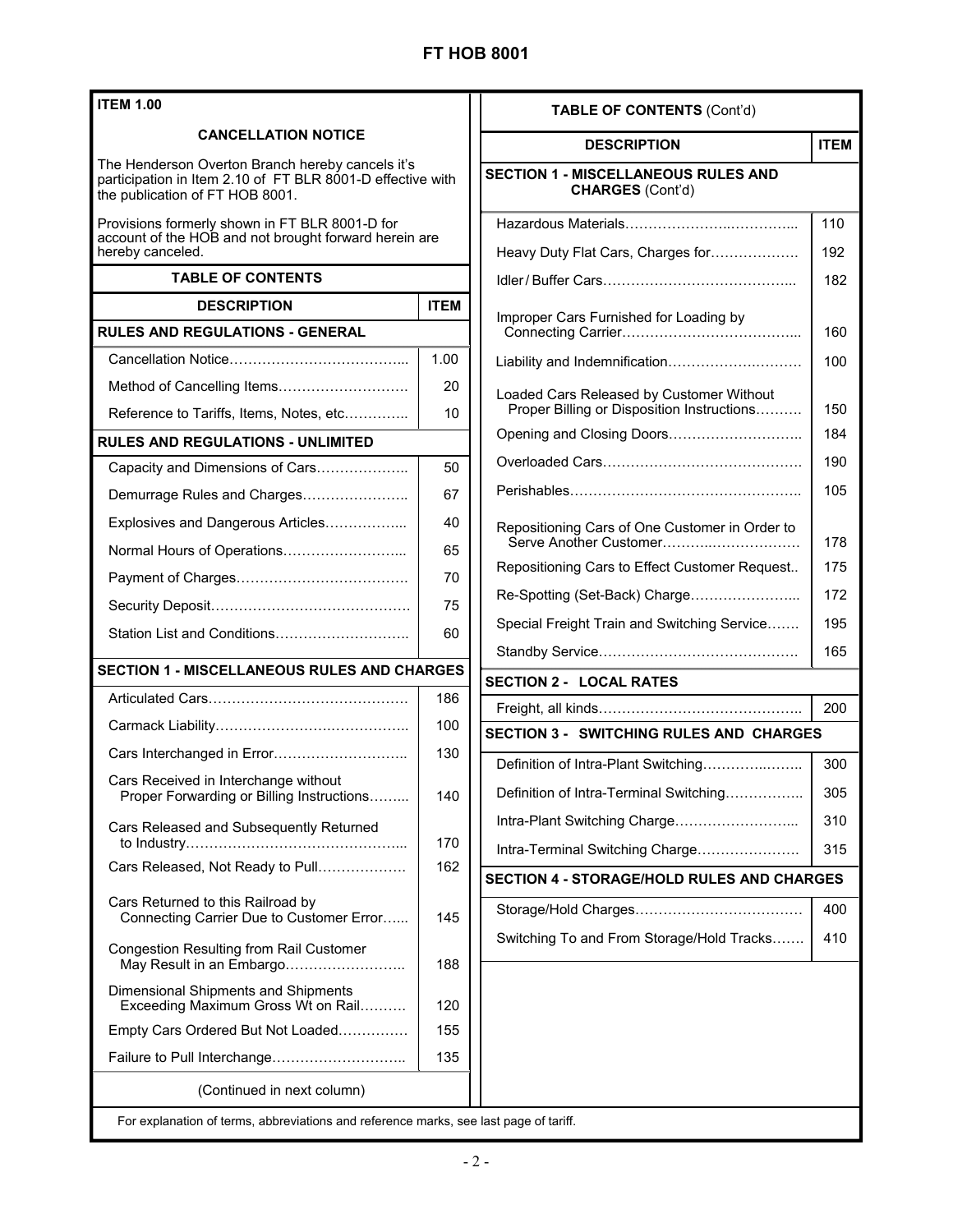| <b>RULES AND OTHER GOVERNING PROVISIONS</b><br><b>RULES AND REGULATIONS - GENERAL</b>                                                                                                                                                       | <b>RULES AND OTHER GOVERNING PROVISIONS</b><br><b>RULES AND REGULATIONS - UNLIMITED</b>                                                                                                                                                                                                                    |
|---------------------------------------------------------------------------------------------------------------------------------------------------------------------------------------------------------------------------------------------|------------------------------------------------------------------------------------------------------------------------------------------------------------------------------------------------------------------------------------------------------------------------------------------------------------|
| <b>ITEM 10</b>                                                                                                                                                                                                                              | <b>ITEM 40</b>                                                                                                                                                                                                                                                                                             |
| REFERENCE TO TARIFFS, ITEMS, NOTES, RULES,<br>FTC.                                                                                                                                                                                          | [A]<br><b>EXPLOSIVES AND DANGEROUS ARTICLES</b>                                                                                                                                                                                                                                                            |
| When reference is made in this tariff to tariffs, items,<br>notes, rules, etc., such references are continuous and<br>include supplements to and successive issues of such<br>tariffs and revisions of such items, notes, rules, etc.       | For rules and regulations governing the transportation of<br>explosives and other dangerous articles by freight, also<br>specifications for shipping containers and restrictions<br>governing the acceptance and transportation of explosives<br>and other dangerous articles, see Tariff BOE 6000-Series. |
| <b>ITEM 20</b>                                                                                                                                                                                                                              | <b>ITEM 50</b>                                                                                                                                                                                                                                                                                             |
| <b>METHOD OF CANCELING ITEMS</b>                                                                                                                                                                                                            | [A]                                                                                                                                                                                                                                                                                                        |
| As this tariff is supplemented, numbered items with letter<br>suffixes cancel correspondingly numbered items in the<br>original tariff, or in a prior supplement. Letter suffixes<br>will be used in alphabetical sequence starting with A. | <b>CAPACITY AND DIMENSIONS OF CARS</b><br>For marked capacities, length, dimension and cubical<br>capacities of cars, see Official Railway Equipment                                                                                                                                                       |
| Example: Item 100-A cancels Item 100 and Item 300-B<br>cancels Item 300-A in a prior supplement, which, in turn,                                                                                                                            | Register, RER 6414 Series, issued by R.E.R. Publishing<br>Corporations, Agent.                                                                                                                                                                                                                             |
| canceled Item 300.                                                                                                                                                                                                                          | <b>ITEM 60</b>                                                                                                                                                                                                                                                                                             |
|                                                                                                                                                                                                                                             | [A]                                                                                                                                                                                                                                                                                                        |
|                                                                                                                                                                                                                                             | <b>STATION LIST AND CONDITIONS</b>                                                                                                                                                                                                                                                                         |
|                                                                                                                                                                                                                                             | This tariff is governed by Official Railroad Station List OPSL<br>6000 Series to the extent shown below:                                                                                                                                                                                                   |
|                                                                                                                                                                                                                                             | PREPAY REQUIREMENTS AND STATION CONDITIONS                                                                                                                                                                                                                                                                 |
|                                                                                                                                                                                                                                             | (A) For additions and abandonments of stations, and,<br>except as otherwise shown herein, for prepay<br>requirements, changes in names of stations,<br>restrictions as to acceptance or delivery of freight,<br>and changes in station facilities, etc.                                                    |
|                                                                                                                                                                                                                                             | When a station is abandoned as of a date specified<br>in the above named tariff, the rates from and to such<br>station as published in this tariff are inapplicable on<br>and after that date.                                                                                                             |
|                                                                                                                                                                                                                                             | <b>STATION NUMBERS</b>                                                                                                                                                                                                                                                                                     |
|                                                                                                                                                                                                                                             | (B) For station numbers of stations shown or referred to in<br>this tariff.                                                                                                                                                                                                                                |
|                                                                                                                                                                                                                                             | <b>ITEM 65</b>                                                                                                                                                                                                                                                                                             |
|                                                                                                                                                                                                                                             | [A]<br><b>NORMAL HOURS OF OPERATION</b>                                                                                                                                                                                                                                                                    |
|                                                                                                                                                                                                                                             | For the purpose of applying the provisions of this tariff,<br>HOB's normal hours of operation are:                                                                                                                                                                                                         |
|                                                                                                                                                                                                                                             | 8:00 a.m. to 5:00 p.m., Monday through Friday,<br>except Holidays (See Item 525, FT RIC 6004).                                                                                                                                                                                                             |
|                                                                                                                                                                                                                                             |                                                                                                                                                                                                                                                                                                            |
| For explanation of terms, abbreviations and reference marks, see last page of tariff.                                                                                                                                                       |                                                                                                                                                                                                                                                                                                            |

I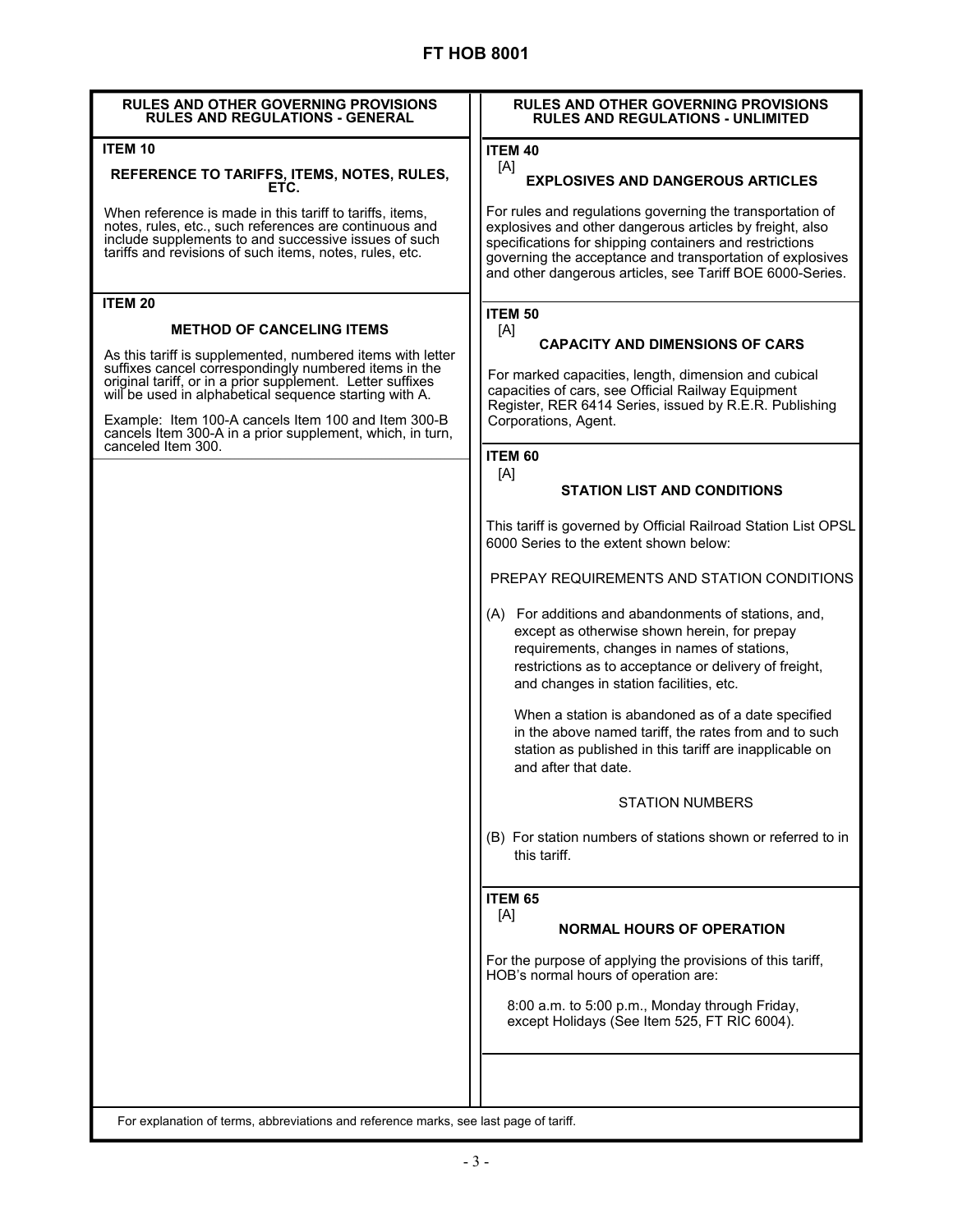### **RULES AND OTHER GOVERNING PROVISIONS RULES AND REGULATIONS-UNLIMITED**

#### **ITEM 67**  [A]

## **DEMURRAGE RULES AND CHARGES**

For Demurrage Rules and Charges to apply, see Demurrage Freight Tariff RIC 6004.

## **ITEM 70**

## **PAYMENT OF CHARGES**

Customer shall be liable for payments of the transportation charges accruing on a shipment and nothing herein shall limit the right of the HOB to require at time of movement, shipment or delivery the prepayment or guarantee of charges set forth herein, unless Customer has entered into an agreement for credit with the HOB. Customer will pay HOB immediately upon presentation of a bill therefor by HOB. If charges have not been prepaid, or customer has not entered into an agreement for credit with HOB, the HOB will not accept shipment from customer, make delivery of shipment to customer or accept request for any other movement of car without payment or guarantee of all outstanding or current charges.

Acceptance of shipment by Customer shall be deemed acceptance of responsibility for payment of all charges accruing on the shipment, including, but not limited to demurrage, switching and all other charges that may be applicable. Such payment shall be in U.S. money and cannot be reduced to offset claims, damages to property, or for any other reasons.

FINANCE CHARGES: The HOB will assess a finance charge of 1.5% per month (18% per annum) on unpaid bills, including, without limitation, demurrage, switching and all other charges which are not paid within credit period. The finance charge continues to accrue daily until payment is received by this railroad.

If HOB, at its sole discretion, uses a collection agency or attorneys to collect delinquent bills for freight or other charges and HOB is successful in collecting such charges, Customers shall reimburse HOB for all reasonable collection costs, including reasonable collection agency fees and reasonable attorneys' fees.

### **RULES AND OTHER GOVERNING PROVISIONS RULES AND REGULATIONS-UNLIMITED**

## **ITEM 75**

## **SECURITY DEPOSIT**

For customers who have established credit with this railroad, a deposit to secure payment of all charges, including, demurrage, storage, detention, switching or other accessorial charge that may accrue will be required from such customer who has failed to pay demurrage, storage, detention, switching or other accessorial charges when due under applicable laws and regulations. (Customers as referred to herein shall mean any and all consignors, consignees, beneficial owners or other responsible parties.)

The deposit must be paid before any freight car or trailer is delivered to such customer for loading or unloading.

The minimum deposit for each freight car will be the average amount per freight car of demurrage, detention, storage, switching or other accessorial charges outstanding at the time this tariff provision is invoked against Customer. The maximum amount of deposit will be determined by this railroad's credit office or through other alternative forms of security. The credit office may waive the minimum deposit per car by accepting a revolving deposit of \$1,000.00 to \$50,000.00 based on traffic volume. The deposit will be held in an escrow account to guarantee payment of and to be applied against any switching, demurrage, detention, storage or other accessorial charges which may accrue since the implementation of the security deposit arrangement.

This railroad will refund the deposit or balance of the deposit within thirty (30) days after notification by its agents that the equipment has been released to this railroad. Any switching, demurrage, detention, storage or other accessorial charges will be deducted from the deposits before any refunds are made. The deposit or balance of the deposit may be transferable to another freight car to cover charges incurred since the implementation of the security deposit arrangement.

Security deposits will no longer be required after the Customer has paid all outstanding switching, demurrage, detention, storage and other accessorial charges and has given assurance in writing to the satisfaction of this railroad's credit office that future switching, demurrage, detention, storage and other accessorial charges will be paid within the credit period.

For explanation of terms, abbreviations and reference marks, see last page of tariff.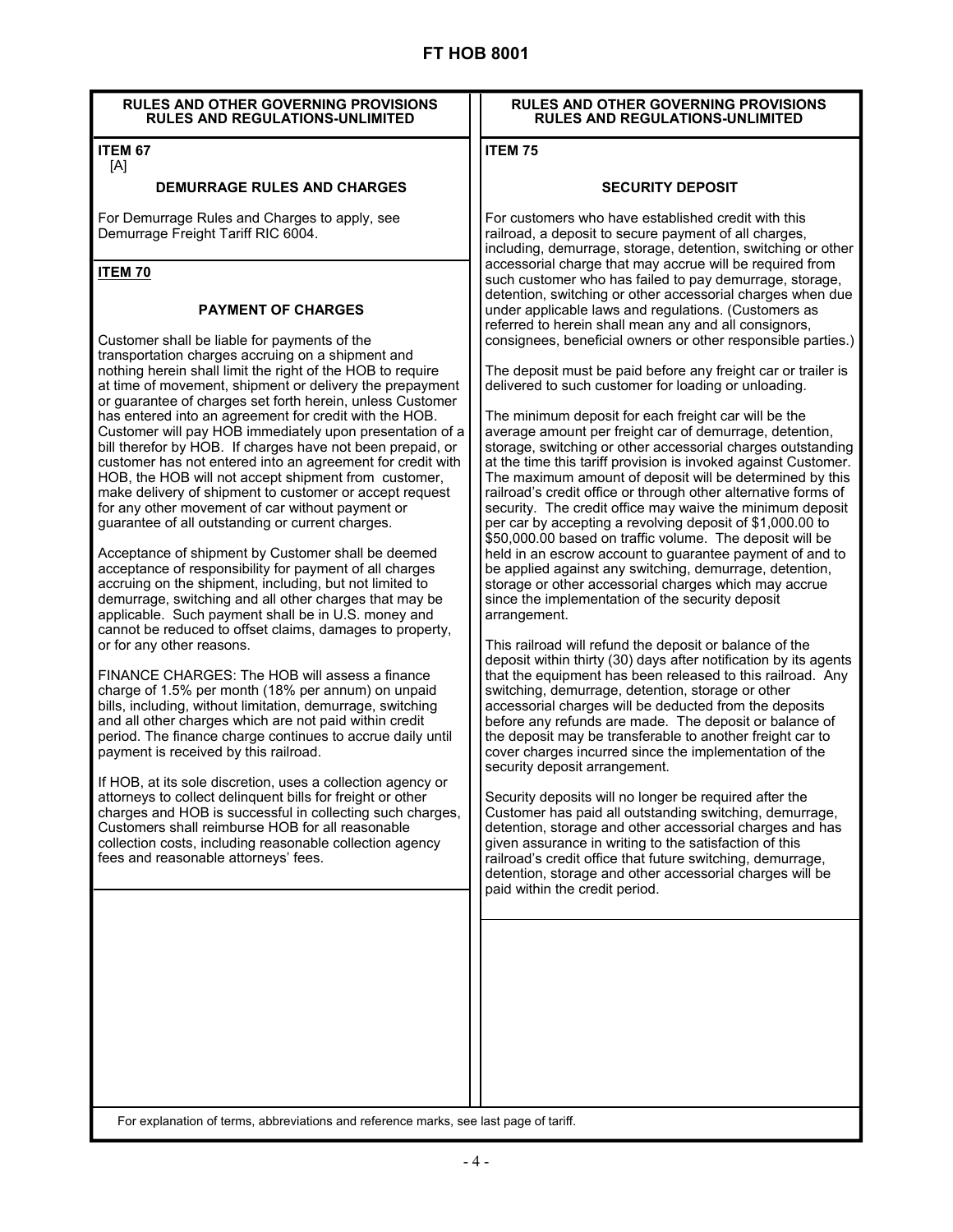| <b>ITEM 105</b><br>[A]<br><b>PERISHABLES</b><br>The HOB does not provide protective service. Perishable<br>freight under protective service will be accepted from<br>connecting railroad for delivery to Customers with the<br>understanding that protective service is not provided by<br>the HOB and the HOB accepts no liability for any loss or<br>damage resulting from failure of such protective service.<br><b>ITEM 110</b><br>[A]<br><b>HAZARDOUS MATERIALS</b>                                                                                                                                                                                                                                                                                                                                                                                                                                                                                                                                                                                                                                                                                                                                                                                                                                                                                                                 |
|------------------------------------------------------------------------------------------------------------------------------------------------------------------------------------------------------------------------------------------------------------------------------------------------------------------------------------------------------------------------------------------------------------------------------------------------------------------------------------------------------------------------------------------------------------------------------------------------------------------------------------------------------------------------------------------------------------------------------------------------------------------------------------------------------------------------------------------------------------------------------------------------------------------------------------------------------------------------------------------------------------------------------------------------------------------------------------------------------------------------------------------------------------------------------------------------------------------------------------------------------------------------------------------------------------------------------------------------------------------------------------------|
|                                                                                                                                                                                                                                                                                                                                                                                                                                                                                                                                                                                                                                                                                                                                                                                                                                                                                                                                                                                                                                                                                                                                                                                                                                                                                                                                                                                          |
|                                                                                                                                                                                                                                                                                                                                                                                                                                                                                                                                                                                                                                                                                                                                                                                                                                                                                                                                                                                                                                                                                                                                                                                                                                                                                                                                                                                          |
|                                                                                                                                                                                                                                                                                                                                                                                                                                                                                                                                                                                                                                                                                                                                                                                                                                                                                                                                                                                                                                                                                                                                                                                                                                                                                                                                                                                          |
|                                                                                                                                                                                                                                                                                                                                                                                                                                                                                                                                                                                                                                                                                                                                                                                                                                                                                                                                                                                                                                                                                                                                                                                                                                                                                                                                                                                          |
| Shipments of Hazardous Materials will not be accepted in<br>interchange unless prior arrangements have been made                                                                                                                                                                                                                                                                                                                                                                                                                                                                                                                                                                                                                                                                                                                                                                                                                                                                                                                                                                                                                                                                                                                                                                                                                                                                         |
| with the HOB (See Note).<br>NOTE: On shipment of any hazardous material accepted<br>by the HOB, shipper shall indemnify the HOB and<br>hold the HOB harmless for any and all loss,<br>liability or cost whatsoever that the HOB may incur<br>or be held responsible for, to the extent that such<br>liability is due to, or arises from:<br>(a) defects in or failure of shipper's cars and<br>equipment,<br>(b) a failure of shipper or shipper's agent to<br>conduct proper or appropriate pre-shipment<br>inspection of the cars as described in 49 CFR<br>Sec. 173.31 (d) or<br>(c) misidentification of commodity shipped.<br>The foregoing indemnification shall not apply to any<br>loss or liability caused by or due to the HOB's failure to<br>conduct pre-departure inspections as described in 49 CFR<br>Sec. 174.9 or failure to follow AAR interchange rules, or<br>any other liability resulting from the HOB's negligence.<br>The above provisions apply to shipments of Classes A, B<br>or C explosives, as named in Section 172.101 Hazardous<br>Materials Table of Tariff BOE 6000-Series, and hazardous<br>materials, substances or wastes requiring the use of a<br>4-digit identification number on shipping papers, placards<br>or panels, as named in Section 172.101 Hazardous<br>Materials Table of Tariff BOE 6000-Series, while held<br>on the HOB premises. |
|                                                                                                                                                                                                                                                                                                                                                                                                                                                                                                                                                                                                                                                                                                                                                                                                                                                                                                                                                                                                                                                                                                                                                                                                                                                                                                                                                                                          |

For explanation of terms, abbreviations and reference marks, see last page of tariff.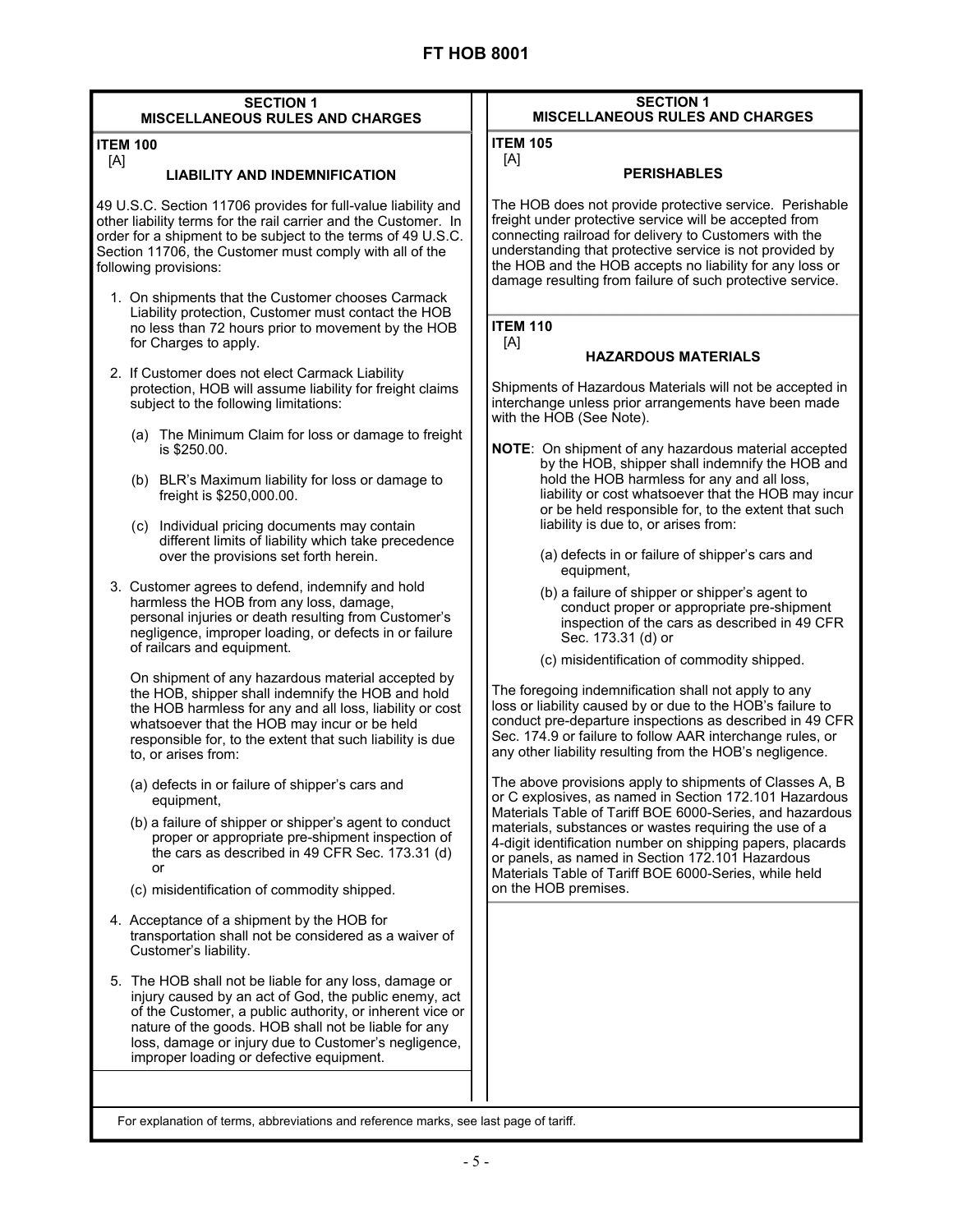| <b>SECTION 1</b><br><b>MISCELLANEOUS RULES AND CHARGES</b>                                                                                                                                                                                                                                    | <b>SECTION 1</b><br><b>MISCELLANEOUS RULES AND CHARGES</b>                                                                                                                                                                                                                                                                             |
|-----------------------------------------------------------------------------------------------------------------------------------------------------------------------------------------------------------------------------------------------------------------------------------------------|----------------------------------------------------------------------------------------------------------------------------------------------------------------------------------------------------------------------------------------------------------------------------------------------------------------------------------------|
| <b>ITEM 120</b>                                                                                                                                                                                                                                                                               | <b>ITEM 155</b>                                                                                                                                                                                                                                                                                                                        |
| [A]                                                                                                                                                                                                                                                                                           | <b>EMPTY CARS ORDERED BUT NOT LOADED</b>                                                                                                                                                                                                                                                                                               |
| DIMENSIONAL SHIPMENTS AND SHIPMENTS<br><b>EXCEEDING MAXIMUM GROSS WEIGHT ON RAIL</b>                                                                                                                                                                                                          | On empty cars that are ordered for loading and order is                                                                                                                                                                                                                                                                                |
| The HOB will not accept in interchange shipments<br>of excessive dimensions, nor shipments exceeding<br>286,000 lbs. maximum gross weight on rail (car and lading)<br>unless prior arrangements have been made with the HOB.                                                                  | canceled and car is in route, or the service of switching or<br>placing of car has been performed and the car is not<br>loaded but returned to this railroad empty, a charge of<br>\$200.00 per car will be assessed and collected from the<br>person, firm or corporation ordering such cars. (See Note,<br>this item.)               |
| A charge of \$400.00 per car will be assessed delivering<br>carrier for the return and/or setback of such cars<br>interchanged to the HOB.                                                                                                                                                    | Note - Charge will not apply on cars unfit for loading, see<br>Item 160, this tariff.)                                                                                                                                                                                                                                                 |
| <b>ITEM 130</b>                                                                                                                                                                                                                                                                               | <b>ITEM 160</b>                                                                                                                                                                                                                                                                                                                        |
| <b>CARS INTERCHANGED IN ERROR</b>                                                                                                                                                                                                                                                             |                                                                                                                                                                                                                                                                                                                                        |
| A charge of \$400.00 per car will be assessed against<br>delivering railroad on any car interchanged to this<br>railroad in error.                                                                                                                                                            | <b>IMPROPER CARS FURNISHED FOR LOADING BY</b><br><b>CONNECTING LINES</b><br>When cars ordered by industries for loading are refused<br>on account of not being in proper condition to load, a                                                                                                                                          |
| <b>ITEM 135</b>                                                                                                                                                                                                                                                                               | charge of \$200.00 per car will be assessed against the                                                                                                                                                                                                                                                                                |
| [A]                                                                                                                                                                                                                                                                                           | railroad furnishing the car.                                                                                                                                                                                                                                                                                                           |
| <b>FAILURE TO PULL INTERCHANGE</b>                                                                                                                                                                                                                                                            |                                                                                                                                                                                                                                                                                                                                        |
| The HOB will assess connecting carrier a charge of \$75.00<br>per car per day, or fraction of a day, for failure to pull cars<br>offered in interchange. Charge to be assessed from day<br>car(s) is interchanged until day car is pulled by connecting<br>carrier.                           | <b>ITEM 162</b><br>CARS RELEASED, NOT READY TO PULL<br>When a customer releases a car and it is determined upon<br>arrival the car is not ready to pull, a charge of \$300.00 per                                                                                                                                                      |
| <b>ITEM 140</b><br>[A]                                                                                                                                                                                                                                                                        | car will be assessed in addition to all other applicable<br>charges.                                                                                                                                                                                                                                                                   |
| <b>CARS RECEIVED IN INTERCHANGE WITHOUT</b><br><b>PROPER FORWARDING OR BILLING INSTRUCTIONS</b>                                                                                                                                                                                               | <b>ITEM 165</b><br>[A]                                                                                                                                                                                                                                                                                                                 |
| The HOB will assess delivering carrier a charge of \$300.00<br>per car on all cars interchanged to the HOB without proper<br>forwarding or billing instructions.                                                                                                                              | <b>STANDBY SERVICE</b><br>When the HOB's locomotive and crew are held at the                                                                                                                                                                                                                                                           |
| When instructions are not received within twenty-four (24)<br>hours from time of receipt of car, a hold charge of \$75.00<br>per car will be assessed delivering carrier thereafter for<br>each twenty-four (24) hours or fraction thereof until such<br>instructions or billing is received. | request of an industry or delayed by an industry within the<br>confines of the industry or immediately adjacent thereto,<br>the charge for such standby or delay shall be \$750.00 per<br>hour or fraction thereof. Such charges shall be in addition<br>to other published charges, if any, applicable to cars<br>delayed or handled. |
| <b>ITEM 145</b><br>[A]                                                                                                                                                                                                                                                                        | <b>ITEM 170</b>                                                                                                                                                                                                                                                                                                                        |
| <b>CARS RETURNED TO THIS RAILROAD BY</b><br><b>CONNECTING CARRIER DUE TO CUSTOMER ERROR</b>                                                                                                                                                                                                   | <b>CARS RELEASED AND SUBSEQUENTLY</b><br><b>RETURNED TO INDUSTRY</b>                                                                                                                                                                                                                                                                   |
| On cars released by customer that are returned to this<br>railroad by connecting carrier due to improper billing<br>instructions, customer will be assessed a charge of<br>\$300.00 per car which will be in addition to any other<br>applicable linehaul and accessorial charges.            | When on shipper's orders, cars that have been released<br>and pulled by this railroad are returned to industry, charge<br>of \$400.00 per car will be assessed for the return of such<br>cars. Demurrage charges will continue to apply until cars<br>are released.                                                                    |
|                                                                                                                                                                                                                                                                                               |                                                                                                                                                                                                                                                                                                                                        |

For explanation of terms, abbreviations and reference marks, see last page of tariff.

 $\overline{\phantom{a}}$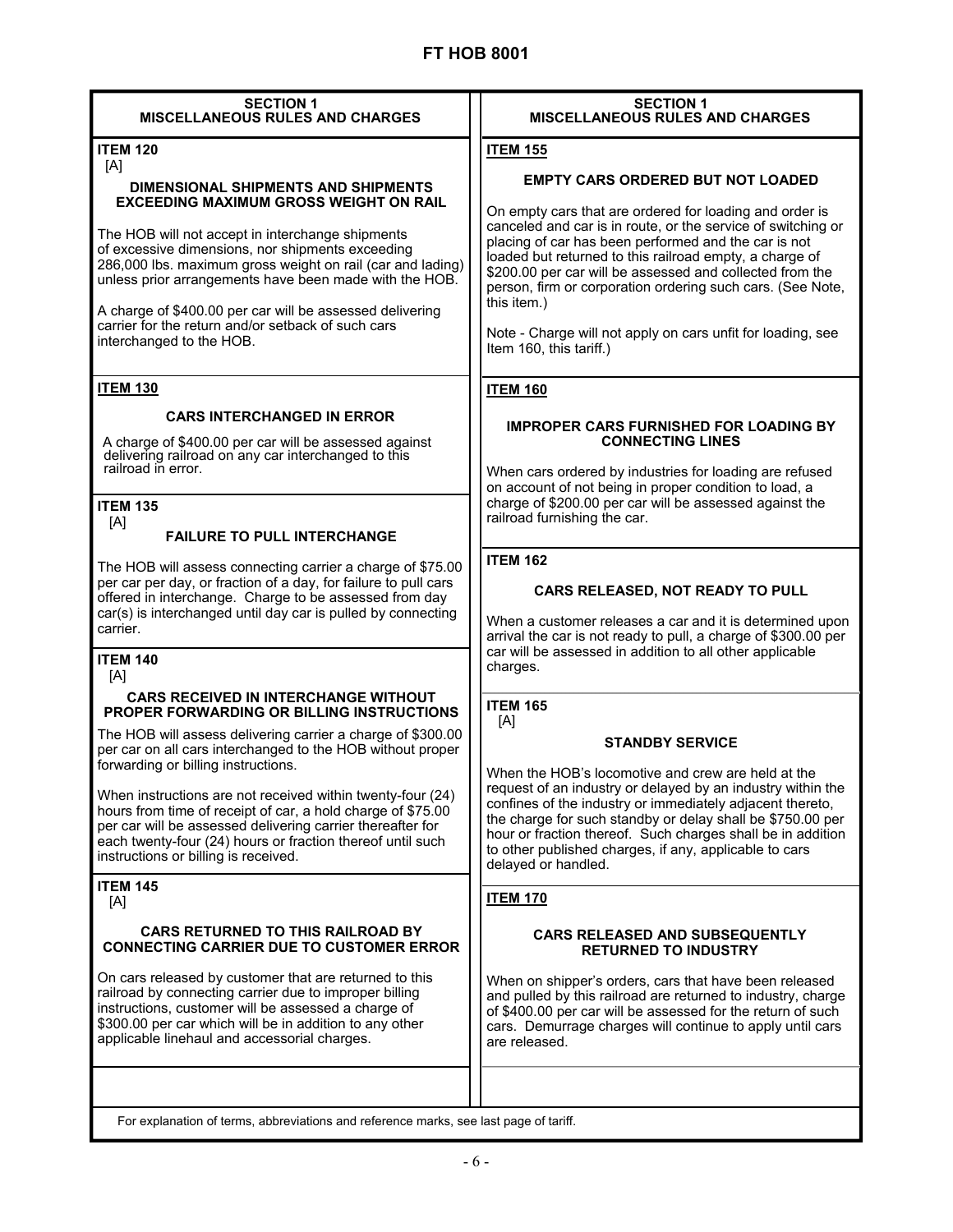| <b>SECTION 1</b><br><b>MISCELLANEOUS RULES AND CHARGES</b>                                                                                                                                                                                                                                                                                                             | <b>SECTION 1</b><br><b>MISCELLANEOUS RULES AND CHARGES</b>                                                                                                                                                                                                                                                                                                                                                                              |
|------------------------------------------------------------------------------------------------------------------------------------------------------------------------------------------------------------------------------------------------------------------------------------------------------------------------------------------------------------------------|-----------------------------------------------------------------------------------------------------------------------------------------------------------------------------------------------------------------------------------------------------------------------------------------------------------------------------------------------------------------------------------------------------------------------------------------|
| <b>ITEM 172</b>                                                                                                                                                                                                                                                                                                                                                        | <b>ITEM 184</b>                                                                                                                                                                                                                                                                                                                                                                                                                         |
| <b>RE-SPOTTING (SET-BACK) CHARGE</b>                                                                                                                                                                                                                                                                                                                                   | <b>OPENING AND CLOSING DOORS</b>                                                                                                                                                                                                                                                                                                                                                                                                        |
| After a car has been placed for loading or unloading<br>and, at the request of shipper, is (1) moved from one<br>location to another location within the same plant or<br>industry; or, (2) removed and re-spotted (set-back) in<br>order to place or move other cars, the Intra-plant or<br>Intra-terminal Switching Charges in Section 2, this tariff<br>will apply. | Loaded cars will not be moved unless all doors, hatches,<br>gates and tie down devices are secured. On loaded or<br>empty cars, when it becomes necessary for HOB to close<br>or open doors, hatches, gates or tie down devices, a<br>charge of \$150.00 per car will be assessed against the<br>online customer of record.                                                                                                             |
| Demurrage charges will continue to apply until cars are<br>released.                                                                                                                                                                                                                                                                                                   | <b>ITEM 186</b><br>[A]<br><b>ARTICULATED CARS</b>                                                                                                                                                                                                                                                                                                                                                                                       |
| <b>ITEM 175</b><br>[A]                                                                                                                                                                                                                                                                                                                                                 | Each unit of articulated cars, loaded or empty, will be<br>subject to all rules, regulations, and charges as applied to a<br>single railcar.                                                                                                                                                                                                                                                                                            |
| <b>REPOSITIONING CARS</b><br>TO EFFECT CUSTOMER REQUEST<br>When customer request delivery of a specific car(s)<br>received by this railroad which requires this railroad to<br>sort and reposition other cars to effect customers request,<br>a charge of \$300.00 per car, per occurrence, will be<br>assessed against customer making the request.                   | <b>ITEM 188</b><br>[A]<br><b>CONGESTION RESULTING FROM RAIL CUSTOMER</b><br><b>MAY RESULT IN AN EMBARGO</b><br>If, due to customer's excessive retention or ordering of<br>railcars results in operational congestion of customer's                                                                                                                                                                                                     |
| <b>ITEM 178</b><br>[A]                                                                                                                                                                                                                                                                                                                                                 | and/or this railroads tracks, this railroad may impose an<br>embargo against customer.                                                                                                                                                                                                                                                                                                                                                  |
| <b>REPOSITIONING CARS OF ONE CUSTOMER</b><br>IN ORDER TO SERVE ANOTHER CUSTOMER                                                                                                                                                                                                                                                                                        | <b>ITEM 190</b><br>[A]                                                                                                                                                                                                                                                                                                                                                                                                                  |
| When this railroad has to reposition cars one customer<br>(cars held by this railroad due to customer not being able<br>to accept cars) in order to deliver or pull cars for another<br>customer, the customer for whom this railroad is holding<br>cars that have to be repositioned will be assessed a charge<br>of \$300.00 per car, per occurrence.                | <b>OVERLOADED CARS</b><br>Cars found to be overloaded will be subject to the following<br>additional charges:<br>(1) \$400 per car - When a car is discovered to be<br>overloaded at loading point or within the confines of<br>the industry. Charge to be assessed consignor.                                                                                                                                                          |
| <b>ITEM 182</b><br>[A]<br><b>IDLER/BUFFER CARS</b>                                                                                                                                                                                                                                                                                                                     | (2) \$500.00 per car - When a car is discovered to be<br>overloaded beyond loading point or confines of the<br>industry. Charge to be assessed consignor.                                                                                                                                                                                                                                                                               |
| Idler/Buffer cars will be subject to the same charges,<br>rules, and regulations as are applied to loaded cars.<br>(An idler/Buffer car is an empty car, on which no part of a<br>load rests, that is used in transporting freight of unusual<br>length or excessive weight for the safe transportation or<br>protection of the lading).                               | (It will be the responsibility of the consignor to adjust<br>the lading at their own expense sufficient to<br>eliminate the overload condition.)<br>(3) \$500.00 per car - When a car is received in<br>interchange from connections and is found to be<br>overloaded, such car will be returned to delivering<br>carrier for adjustment to lading to eliminate the<br>overload condition. Charge to be assessed<br>delivering carrier. |
| For explanation of terms, abbreviations and reference marks, see last page of tariff.                                                                                                                                                                                                                                                                                  |                                                                                                                                                                                                                                                                                                                                                                                                                                         |
|                                                                                                                                                                                                                                                                                                                                                                        |                                                                                                                                                                                                                                                                                                                                                                                                                                         |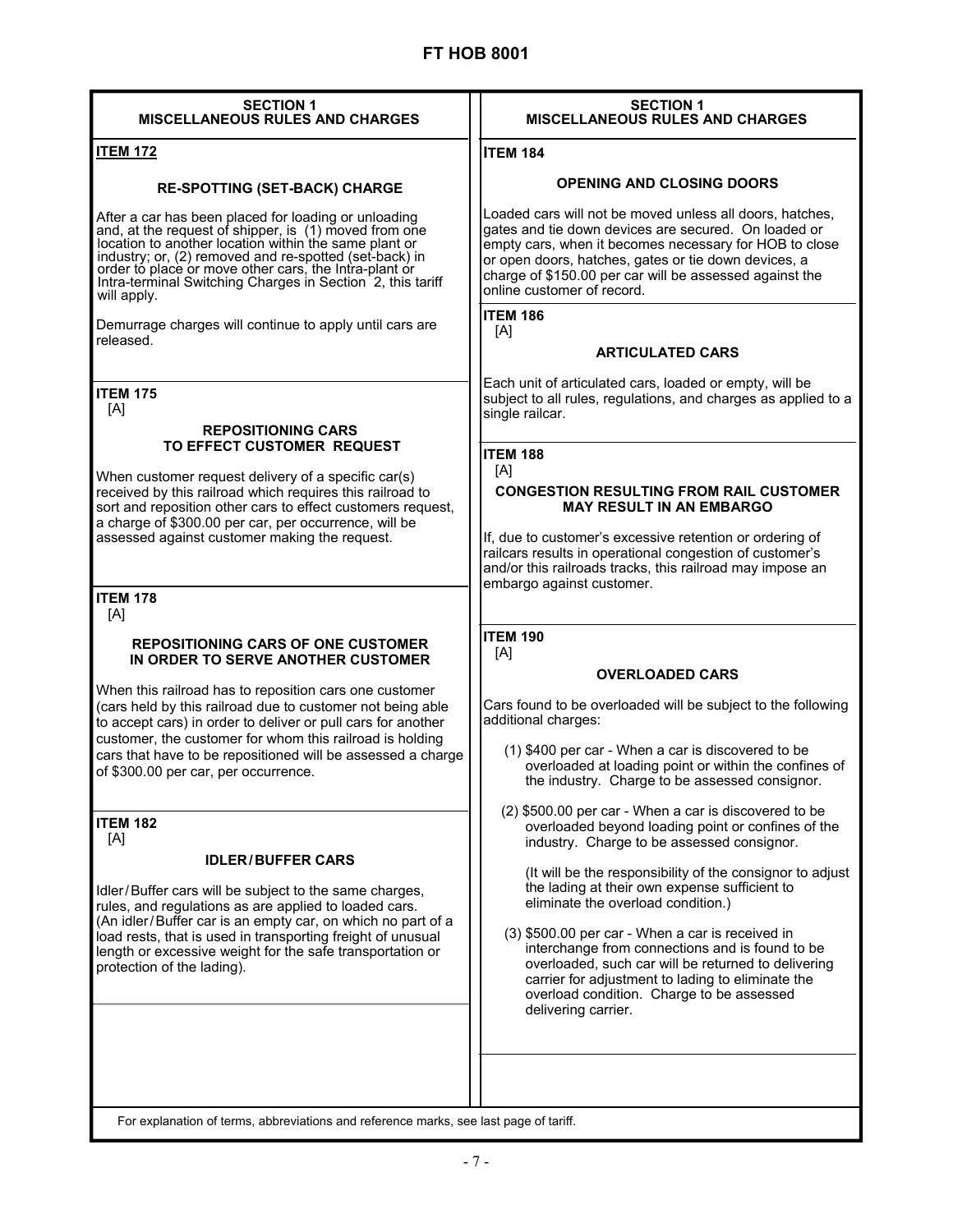| <b>SECTION 1</b>                       |  |  |
|----------------------------------------|--|--|
| <b>MISCELLANEOUS RULES AND CHARGES</b> |  |  |

#### **ITEM 192 [A]**

## **CHARGE FOR HEAVY DUTY FLAT CARS**

When heavy-duty flat cars as defined in the Heavy Capacity And Special Type Flat Cars Section of the Official Railway Equipment Register are used on shipments originating or terminating on the HOB, the following charges will be assessed:

### **USE CHARGE**

\$2,000.00 per car movement.

### **SPECIAL DETENTION CHARGES**

When cars are held beyond the Free Time permitted in FT RIC 6004. a charge of \$500.00 per car, per day or fraction of a day will be assessed, and will be in addition to demurrage charges provided in FT RIC 6004.

### **NON-USE CHARGE**

When car is ordered, placed and released back to the HOB without being used in transportation service, a charge of \$500.00 per car will be assessed and will be in addition to all other applicable charges.

#### **SECTION 1 MISCELLANEOUS RULES AND CHARGES**

#### **ITEM 195**  [A]

#### **SPECIAL FREIGHT TRAIN AND SWITCHING SERVICE**

Special Freight Train and Switching Service is the movement of a train or switching in other than normal service (1) at the specific request of the shipper or consignee, (2) as may be required due to shipments of excessive dimensions, weight, high center of gravity or other conditions outside normal train operations, or (3) as deemed necessary by this railroad for safe movement, requiring this railroad to furnish a locomotive and train crew consisting of engineer and yard foreman for the sole purpose of accommodating subject movement.

### **CHARGES**

1. Applies during normal business hours of operation (See Item 65).

The charge for special freight train or switching service during normal service hours will be \$2,000.00, plus \$250.00 per hour (minimum 4 hours) but not exceeding 8 hours, per occurrence, and will be in addition to all other charges associated with the movement.

2. Applies outside normal business hours of operation (See Item 65).

 The charge for special freight train or switching service provided outside normal service hours will be \$3,000.00, plus \$375.00 per hour (minimum 4 hours) but not exceeding 8 hours, per occurrence, and will be in addition to all other charges associated with the movement.

3. Applies during Holidays (See Item 525, FT RIC 6004).

The charge for special freight train or switching service on a Holiday will be \$4,000.00, plus \$375.00 per hour (minimum 4 hours) but not exceeding 8 hours, per occurrence, and will be in addition to all other charges associated with the movement.

The above charges to be calculated from the time the crew and locomotive report for special service until the return of crew and locomotive to starting point.

(The HOB reserves the right to restrict or modify any request for special freight train or switching.)

For explanation of terms, abbreviations and reference marks, see last page of tariff.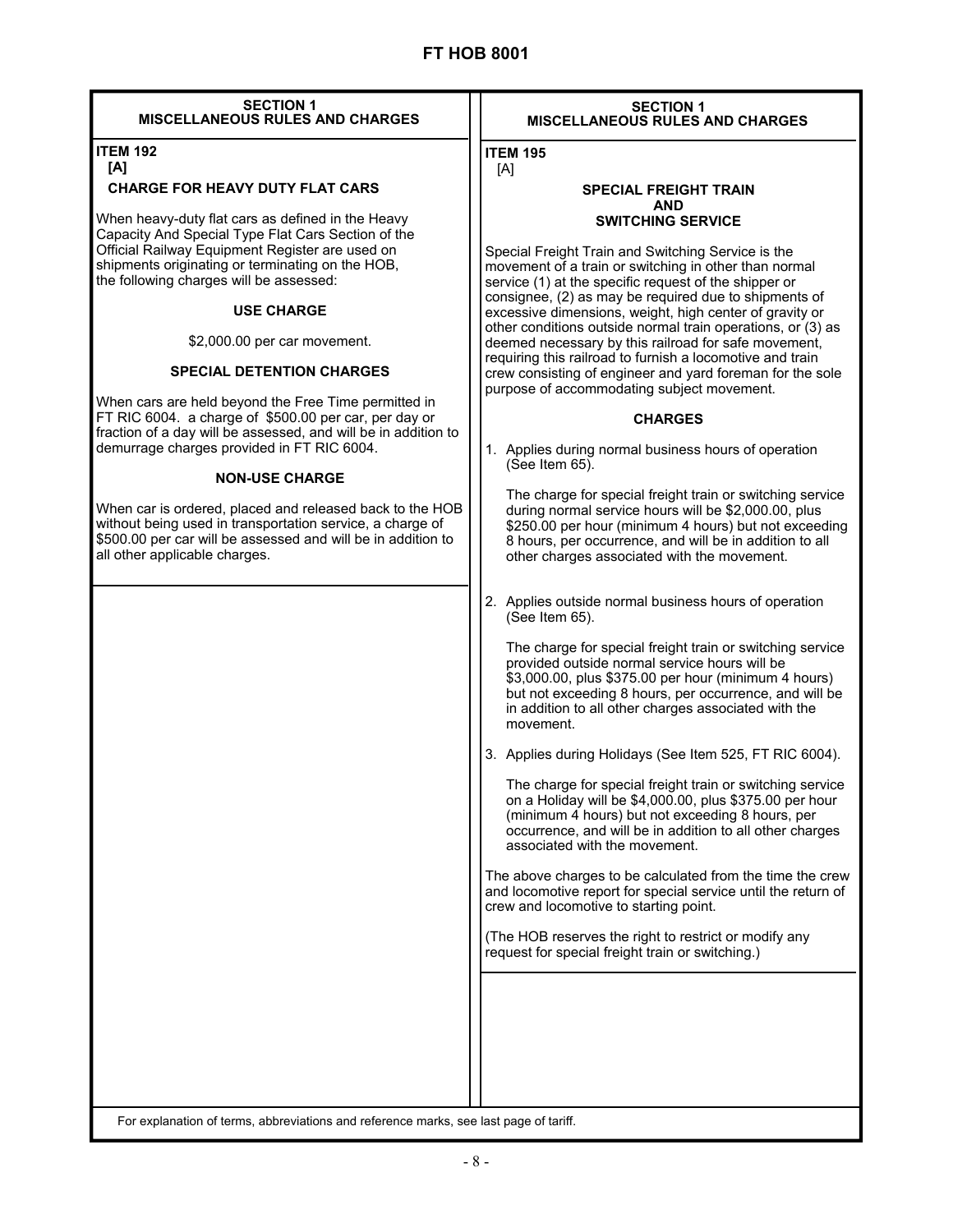| <b>SECTION 2</b><br><b>LOCAL AND RULE 11 RATES</b><br>(Rates in dollars and cents per car, except as noted) |                                                                                       |                  | <b>SECTION 3</b><br><b>SWITCHING RULES AND CHARGES</b> |                                                                                                                                                                                  |
|-------------------------------------------------------------------------------------------------------------|---------------------------------------------------------------------------------------|------------------|--------------------------------------------------------|----------------------------------------------------------------------------------------------------------------------------------------------------------------------------------|
| <b>ITEM 200</b>                                                                                             |                                                                                       |                  |                                                        | <b>ITEM 300</b>                                                                                                                                                                  |
|                                                                                                             |                                                                                       |                  |                                                        | <b>DEFINITION OF INTRA-PLANT SWITCHING</b>                                                                                                                                       |
| <b>FROM</b>                                                                                                 | COMMODITY: Freight, all kinds<br><b>TO</b>                                            | <b>RATE</b>      | <b>ROUTE</b>                                           | A switching movement from one track to another within the                                                                                                                        |
|                                                                                                             |                                                                                       |                  |                                                        | same plant or industry, or from one location to another<br>location on the same track within the same plant or                                                                   |
| Overton, TX                                                                                                 | Henderson, TX (I) \$1000.00                                                           |                  | 1                                                      | industry.                                                                                                                                                                        |
| Henderson,<br><b>TX</b>                                                                                     | Overton, TX                                                                           | $(II)$ \$1000.00 | $\mathbf{1}$                                           | <b>ITEM 305</b>                                                                                                                                                                  |
| (I) - Applicable as follows:                                                                                |                                                                                       |                  |                                                        | <b>DEFINITION OF INTRA-TERMINAL SWITCHING</b>                                                                                                                                    |
| (a) - On Local Traffic (Not applicable for use in<br>constructing combination rates.)                       |                                                                                       |                  |                                                        | A switching movement (other than Intra-Plant Switching)<br>from one track to another track of the same railroad within<br>the switching limits of the same station or industrial |
| (b) - On traffic when "From beyond", subject to AAR<br>Accounting Rule 11.                                  |                                                                                       |                  |                                                        | switching district.                                                                                                                                                              |
| (II) - Applicable as follows:                                                                               |                                                                                       |                  |                                                        |                                                                                                                                                                                  |
|                                                                                                             | (a) - On Local Traffic (Not applicable for use in<br>constructing combination rates.) |                  |                                                        | <b>ITEM 310</b>                                                                                                                                                                  |
| (b) - On traffic when "For beyond", subject to AAR<br>Accounting Rule 11.                                   |                                                                                       |                  |                                                        | <b>INTRA-PLANT SWITCHING CHARGE</b>                                                                                                                                              |
|                                                                                                             | Explanation of Route: 1 - HOB direct.                                                 |                  |                                                        | The HOB will perform intra-Plant Switching at a charge of<br>\$250.00 per car.                                                                                                   |
|                                                                                                             |                                                                                       |                  |                                                        | <b>ITEM 315</b>                                                                                                                                                                  |
|                                                                                                             |                                                                                       |                  |                                                        | <b>INTRA-TERMINAL SWITCHING CHARGE</b>                                                                                                                                           |
|                                                                                                             |                                                                                       |                  |                                                        | The HOB will perform Intra-Terminal Switching at a charge<br>of \$400.00 per car.                                                                                                |
|                                                                                                             |                                                                                       |                  |                                                        |                                                                                                                                                                                  |
|                                                                                                             |                                                                                       |                  |                                                        |                                                                                                                                                                                  |
|                                                                                                             |                                                                                       |                  |                                                        |                                                                                                                                                                                  |
|                                                                                                             |                                                                                       |                  |                                                        |                                                                                                                                                                                  |
|                                                                                                             |                                                                                       |                  |                                                        |                                                                                                                                                                                  |
|                                                                                                             |                                                                                       |                  |                                                        |                                                                                                                                                                                  |
|                                                                                                             |                                                                                       |                  |                                                        |                                                                                                                                                                                  |
|                                                                                                             |                                                                                       |                  |                                                        |                                                                                                                                                                                  |
|                                                                                                             |                                                                                       |                  |                                                        |                                                                                                                                                                                  |
|                                                                                                             |                                                                                       |                  |                                                        |                                                                                                                                                                                  |
|                                                                                                             |                                                                                       |                  |                                                        |                                                                                                                                                                                  |
| For explanation of terms, abbreviations and reference marks, see last page of tariff.                       |                                                                                       |                  |                                                        |                                                                                                                                                                                  |